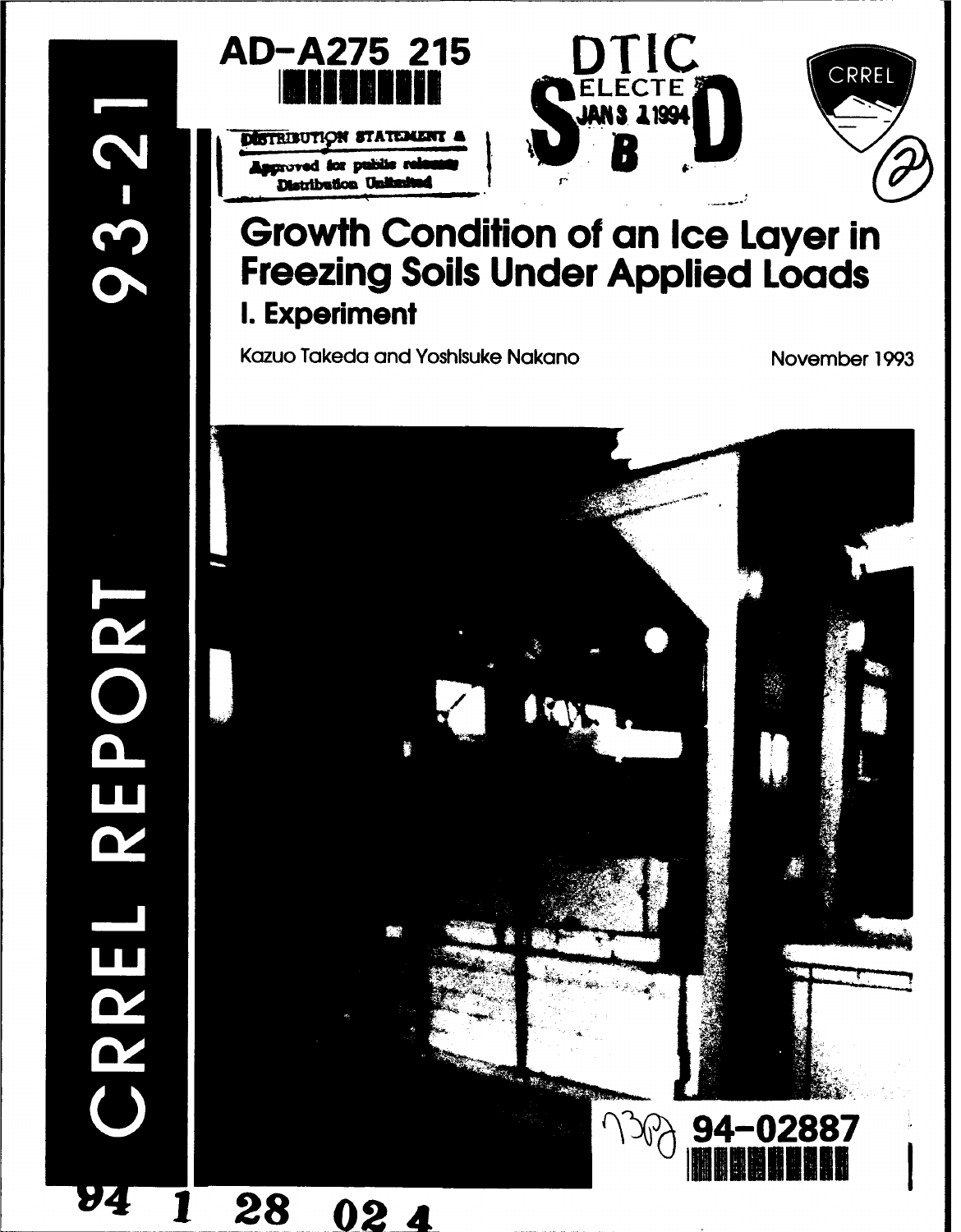#### **Abstract**

A series of freezing tests on Kanto Ioam were conducted under various overburden pressures to find the steady growth condition of a segregated ice layer. The steady growth condition was found to be determined by the absolute value of the temperature gradient of the unfrozen part of the soil  $\alpha_{ij}$  near the O°C isotherm and that of the frozen part of the soil o<sub>f</sub> near the warmest end of an ice layer under given hydraulic conditions and applied effective pressure o as follows:  $\alpha_{11} = A \alpha_{4} k_1 / k_0 > A > S(\sigma)$ ; where  $k_1$  and  $k_0$  are the thermol conductivities of the frozen and unfrozen parts, respectively, A is a constant and S is an increasing function of  $\sigma$ . This is the first of a two-part presentation on the subject; the analytical aspects of the study are presented in a second report.

Cover: Apparatus for testing ice growth in soils under applied loads. (Photo by K. Takeda.)

For conversion of SI metric units to U.S./British customary units of measurement consult Standard Practice for Use of the International System of Units (SI), ASTM Standard E380-89a, published by the American Society for Testing and Materials, 1916 Race St., Philadelphia, Pa. 19103.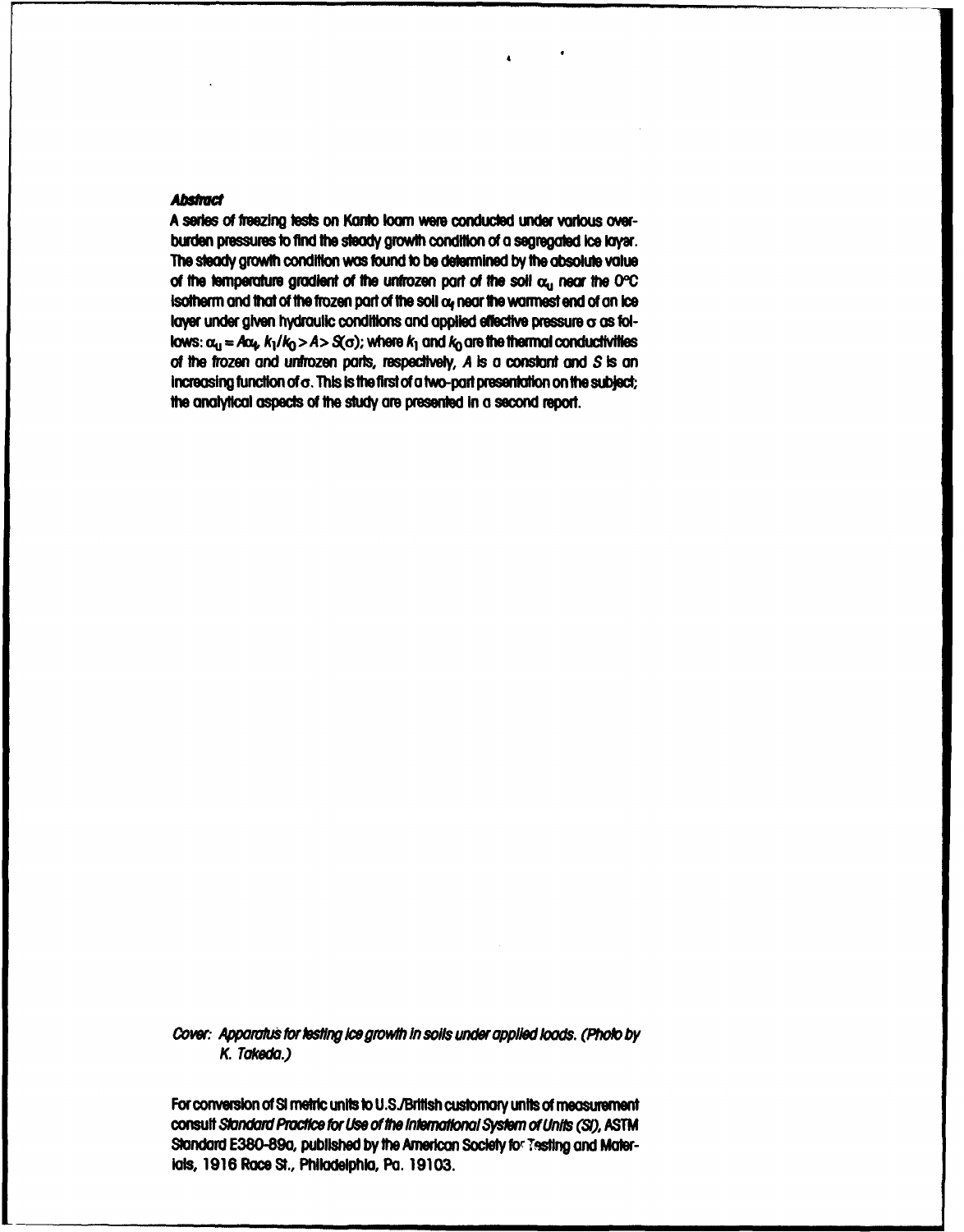# CRREL Report **93-21**



**US** Army Corps of **Engineers**

Cold Regions Research & Engineering Laboratory

# Growth Condition of an Ice Layer in Freezing **Soils** Under Applied Loads **I.** Experiment

Kazuo Takeda and Yoshisuke Nakano November 1993

Prepared for OFFICE OF THE CHIEF OF ENGINEERS

Approved for public release; distribution is unlimited.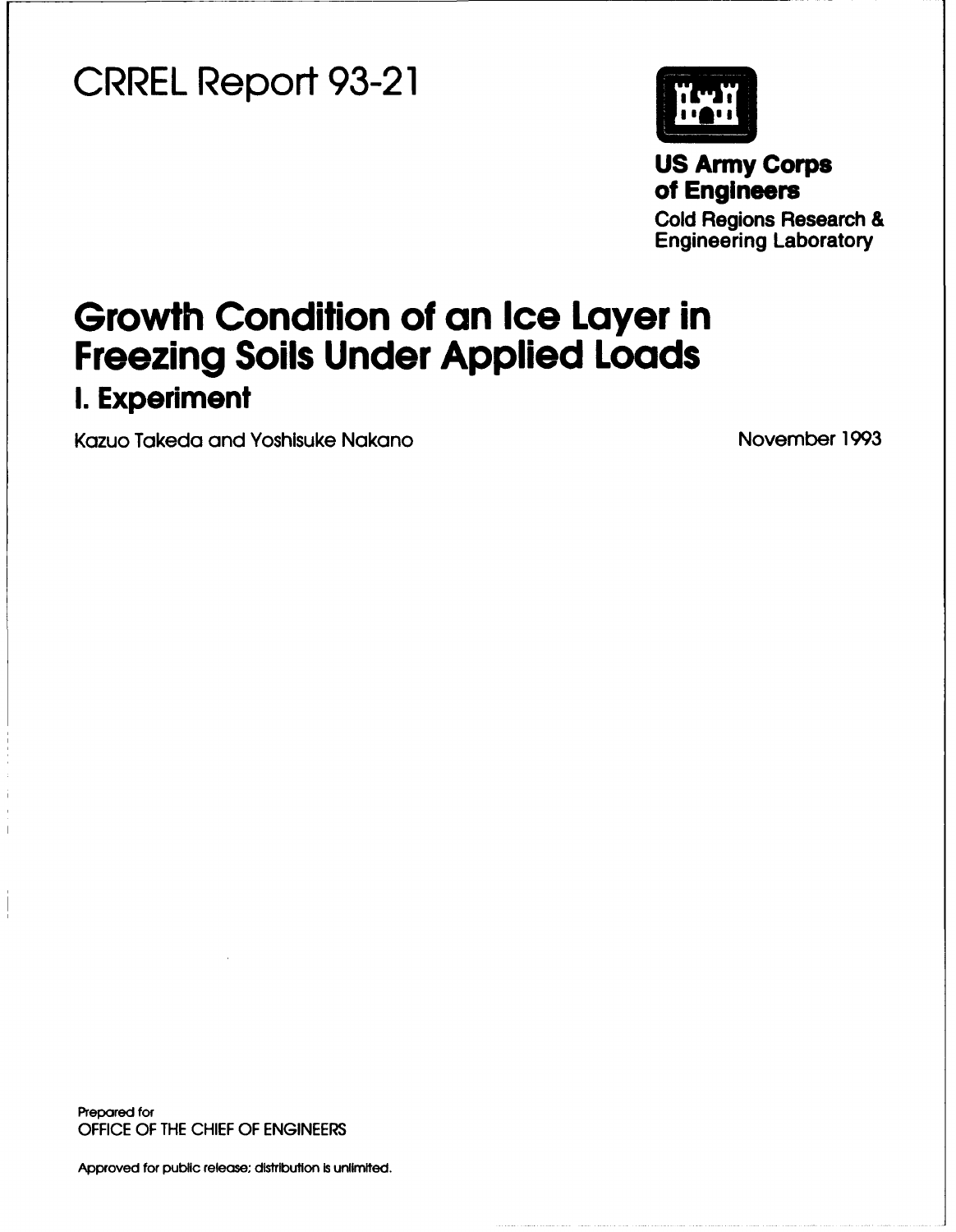#### PREFACE

This report was prepared by Dr. Kazuo Takeda of the Technical Research Institute, Konoike Construction Co., Ltd., Konohana, Osaka, Japan, and Dr. Yoshisuke Nakano, Chemical Engineer, Applied Research Branch, Experimental Engineering Division, U. S. Army Cold Regions Research and Engineering Laboratory. Funding for this research was provided by DA Project 4A161102AT24, *Research in Snow, Ice and Frozen Ground,* Task SC, Work Unit F01, *Physical Processes in Frozen Soil.*

The authors thank Dr. V.J. Lunardini and Dr. Y.C. Yen of CRREL for technical review of this report.

The contents of this report are not to be used for advertising or promotional purposes. Citation of brand names does not constitute an official endorsement or approval of the use of such commercial products.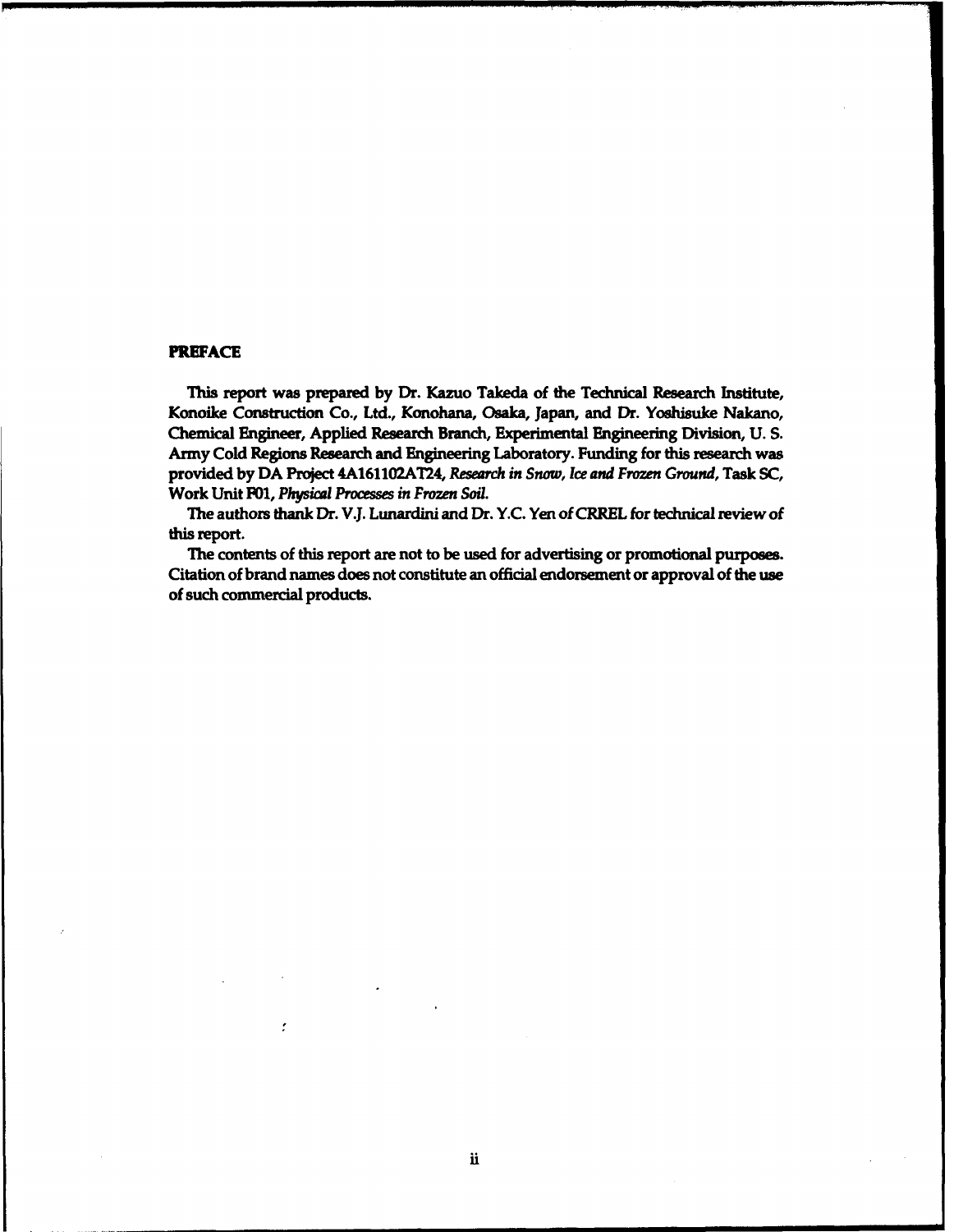# **CONTENTS**

<u>and the same of the same and</u>

## **ILLUSTRATIONS**

## Figure

# **TABLES**

| Table |  |
|-------|--|
|       |  |
|       |  |

|          | Accession For         |   |
|----------|-----------------------|---|
|          |                       |   |
|          | <b>NTIS GRA&amp;I</b> | Q |
| DTIC TAB |                       | П |
|          | <b>Unannounced</b>    | ٦ |
|          | Justification         |   |
|          |                       |   |
|          |                       |   |
|          | Distribution/ \       |   |
|          | Availability Codes    |   |
|          | <b>Avail and/or</b>   |   |
| Dist     | <b>Special</b>        |   |
|          |                       |   |
|          |                       |   |
|          |                       |   |
|          |                       |   |

الممتر المرارة سيروز وسروان ومنتجع للشا

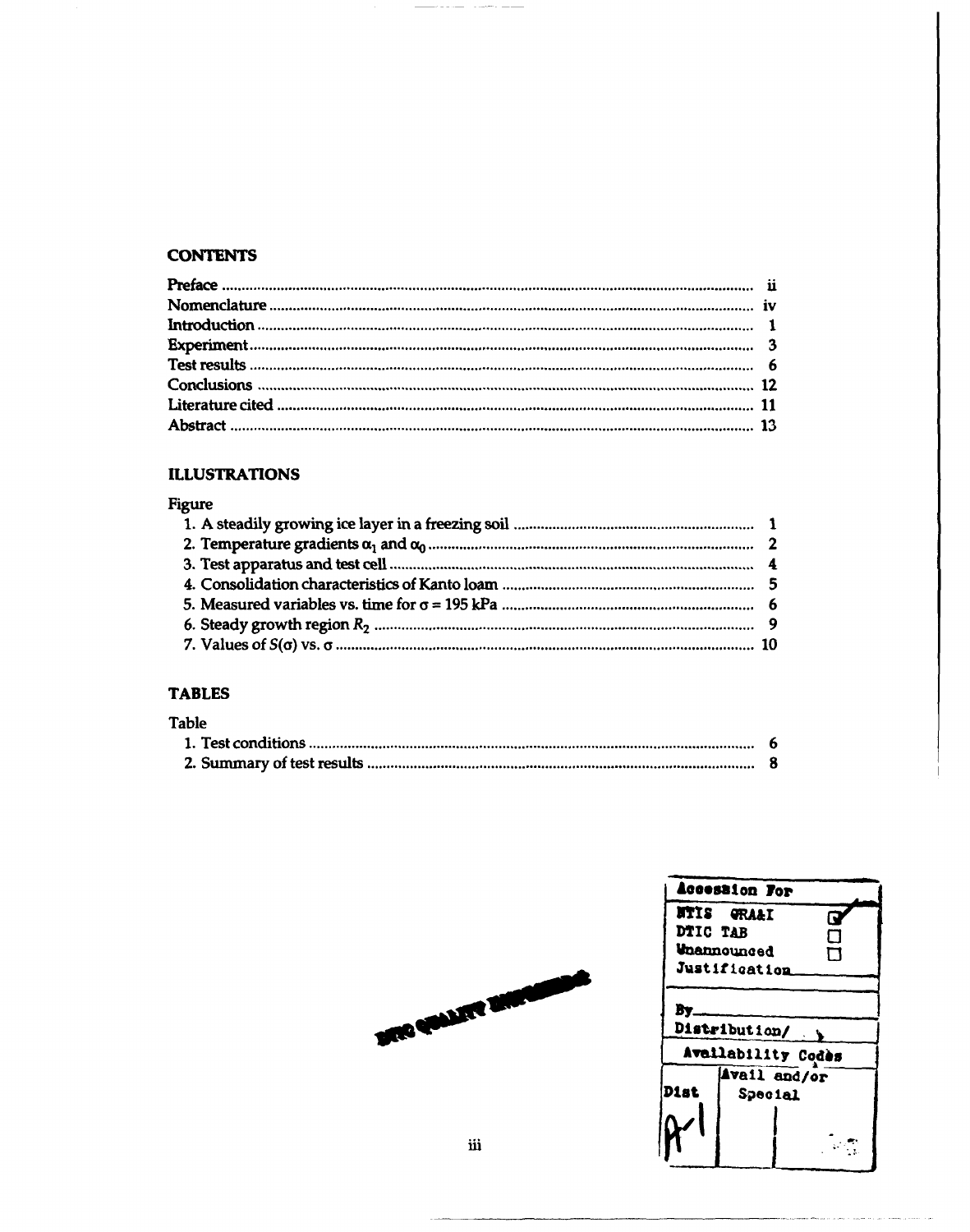### **NOMENCLATURE**

| $a_i$        | constant defined by eq 3 where $i = 0, 1$                                                                                                       |
|--------------|-------------------------------------------------------------------------------------------------------------------------------------------------|
| A            | constant                                                                                                                                        |
| $A_i$        | constant where $i = 0, 1$                                                                                                                       |
| $d_i$        | density of the <i>i</i> th constituent                                                                                                          |
| e            | void ratio                                                                                                                                      |
| ĥ            | mass flux of the <i>i</i> th constituent relative to that of soil minerals where $i = 1, 2$                                                     |
| $f_{10}$     | mass flux of water in the unfrozen part of the soil                                                                                             |
| h            | amount of heave                                                                                                                                 |
| $k_{o}$      | thermal conductivity of the unfrozen part of the soil                                                                                           |
| $k_1$        | thermal conductivity of an ice layer                                                                                                            |
| $K_i$        | empirical function defined by eq 8a where $i = 1, 2$                                                                                            |
| $K_{i1}$     | limiting value of $K_i$ as x approaches $n_1$ while x is in $R_1$ , $i = 1,2$                                                                   |
| L            | latent heat of fusion of water, $334$ J $g^{-1}$                                                                                                |
| m            | location of the top end of the specimen                                                                                                         |
| $M_i$        | name of a model where $i = 1, 2, 3$                                                                                                             |
| n            | boundary in $R_0$ where the pressure of water is specified                                                                                      |
| $\pmb{n_i}$  | boundary with $i = 0$ , 1 where $n_0$ denotes the boundary where $T = 0$ °C and $n_1$ the<br>interface between an ice layer and a frozen fringe |
| $P_i$        | pressure of the <i>i</i> th constituent where $i = 1, 2$                                                                                        |
| $P_{10}$     | value of $P_1$ at $n_0$                                                                                                                         |
| $P_{21}$     | value of $P_2$ at $n_1$                                                                                                                         |
| r            | rate of frost heave                                                                                                                             |
| $R_{o}$      | unfrozen part of the soil                                                                                                                       |
| $R_1$        | frozen fringe                                                                                                                                   |
| $R_{2}$      | ice layer                                                                                                                                       |
| $R_{\rm m}$  | region in the diagram of temperature gradients where an ice layer melts                                                                         |
| $R_{\rm s}$  | region in the diagram of temperature gradients where the steady growth of an<br>ice layer occurs                                                |
| $R_{s}^{*}$  | boundary between $R_s$ and $R_t$                                                                                                                |
| $R_{s}^{**}$ | boundary between $R_{\rm m}$ and $R_{\rm s}$                                                                                                    |
| $R_{\rm u}$  | region in the diagram of temperature gradients where the steady growth of an<br>ice layer does not occur                                        |
| S            | defined by eq 10                                                                                                                                |
| $S_{o}$      | value of S when $\sigma = 0$                                                                                                                    |

-------. . . . .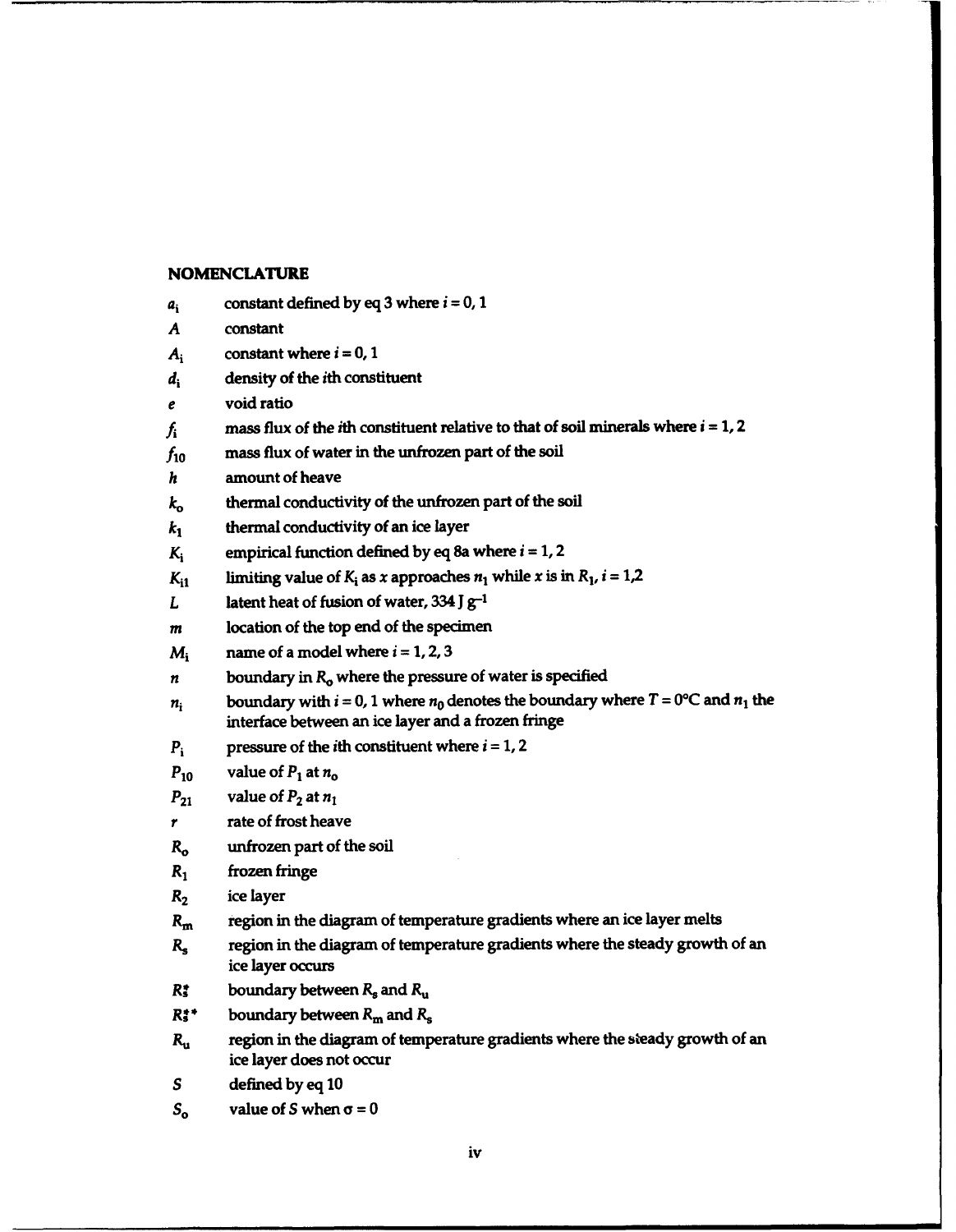- *SP,* defined by eq 2
- *t* time
- T temperature
- *T,* temperature at *n1*
- $T_1^*$  temperature at  $n_1$  when eq 1 holds true
- $T_c$  temperature of the cold bath
- $T_w$  temperature of the warm bath
- x spatial coordinate
- $\alpha$ <sup>o</sup> absolute value of the temperature gradient at  $n$ <sup>o</sup>
- $\alpha_1$  absolute value of the limiting temperature gradient as x approaches  $n_1$  while x is in  $R_2$ , defined by eq 5
- $\alpha_f$  absolute value of the temperature gradient near  $n_1$  in  $R_2$
- $\alpha_{u}$  absolute value of the temperature gradient near  $n_0$  in  $R_0$
- $\gamma$  **constant, 1.12 MPa**  $^{\circ}$ C<sup>-1</sup>
- **a** effective pressure defined by eq 1
- *i* subscript denotes the ith constituent of the mixture consisting of unfrozen water  $(i = 1)$ , ice  $(i = 2)$  and soil minerals  $(i = 3)$
- superscript used to indicate the value of any variable evaluated when a point ( $\alpha_1$ ,  $\alpha_0$ ) in the diagram of temperature gradients is on  $R_s^*$
- \*\* superscript used to indicate the value of any variable evaluated when a point  $(\alpha_1,$  $\alpha_0$ ) in the diagram of temperature gradients is on  $R_s^*$ \*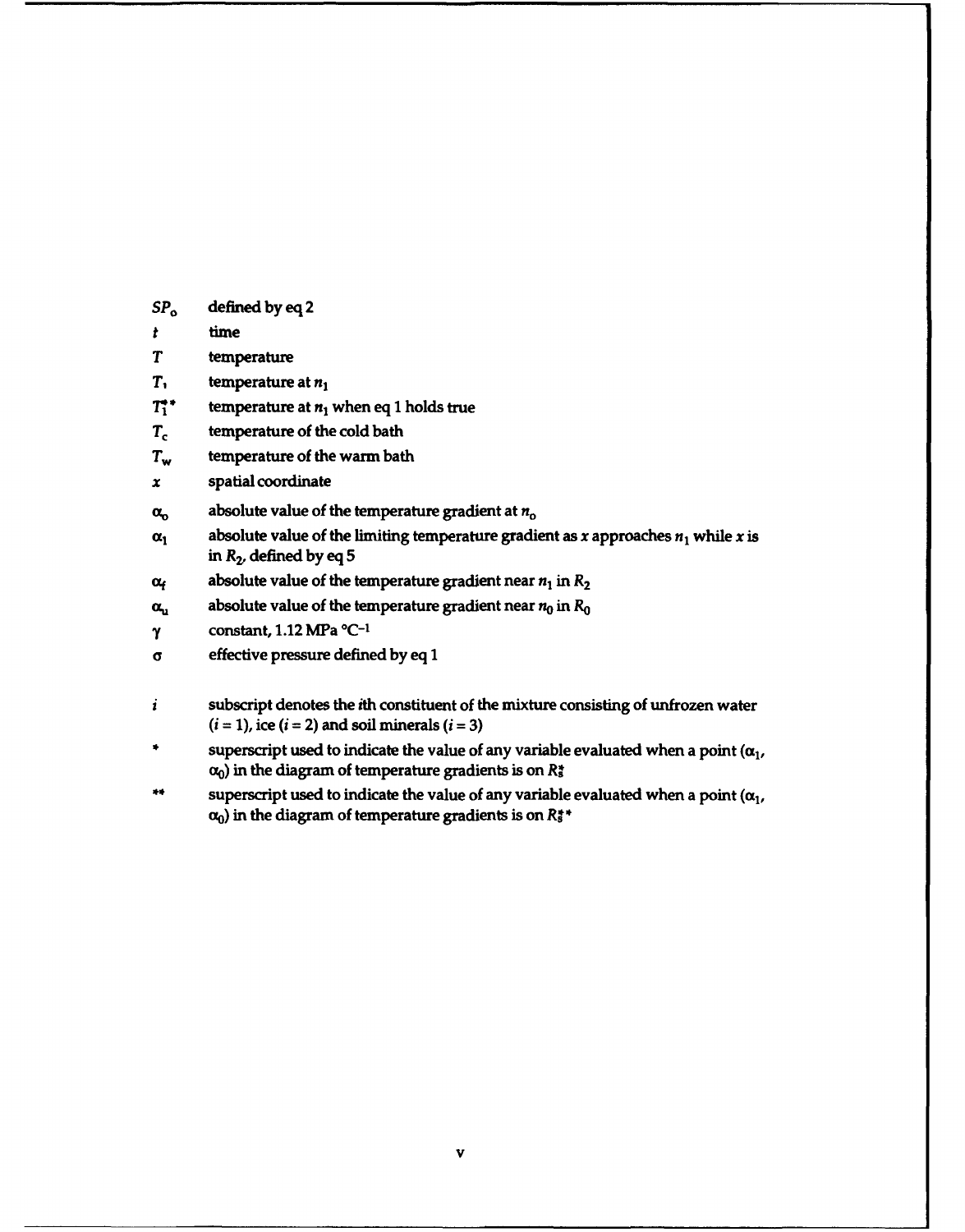# Growth Condition of an Ice Layer in Freezing Soils Under Applied Loads

### I. Experiment

#### KAZUO TAKEDA AND YOSHISUKE NAKANO

#### INTRODUCTION

When moist fine-grained soil freezes, it often is accompanied by volume expansion caused by the appearance of layers of more or less pure segregated ice within the soil. The scientific investigation of segregated ice began in the early 1900s, but the understanding gained by Taber (1929, 1930), Beskow (1935) and others, although useful, was largely qualitative. Since then a significant amount of effort has been made to gain a quantitative understanding on ice segregation.

We will consider the one-directional steady growth of an ice layer. Let the freezing process advance from the top down and the coordinate  $x$  be positive upwards with its origin fixed at some point in the unfrozen part of the soil. A transitional zone, often referred to as the frozen fringe, exists between the frost front (0°C isotherm) and the growing surface of an ice layer, though the nature of this zone has not been well understood. A freezing soil in this problem may be considered to consist of three parts: the unfrozen part  $R_0$ , the frozen fringe  $R_1$  and the ice layer  $R_2$ , as shown in Figure 1.

Radd and Oertle (1973) studied the relationship between the pressure  $P_{21}$  and the temperature  $T_1$ of an ice layer at  $n_1$  by using a water-permeable, constant-volume cell in which the unfrozen part of a soil column was connected with a water reservoir subjected to an atmospheric pressure,  $P_1 = 0.1$  (MPa). They R<sub>2</sub> found that there is a unique temperature  $T_1^*$  for given  $P_{21}$  and  $P_1$  when an existing ice layer neither grows nor melts and the flux of water  $f_1$  vanishes, and that  $T_1^*$ <sup>\*</sup> is  $n_1$  **1**  $\overline{f_1}$  **n**  $\overline{f_2}$  **n**  $\overline{f_3}$ given as:

$$
\sigma = P_{21} - P_1 = -\gamma T_1^{**}
$$
, if  $f_1 = 0$  (1)

where  $\sigma$  and  $P_{21}$  are often referred to as the effective  $T = T_0 = 0^\circ \text{C}$ pressure and the overburden pressure, respectively, and  $\gamma$  is a constant with the value of 1.12 MPa  $^{\circ}C^{-1}$ . Equation 1 is often called the generalized Clausius- $0$   $\rightarrow$   $\parallel$   $\parallel$   $\parallel$   $\parallel$   $\parallel$ Clapeyron equation, which is attributed to Edlefsen and Anderson (1943). Studying the relationship between the effective pressure  $\sigma$  and  $T_1^*$  by using a dosed constant-volume cell, Takashi et al. (1981) con- *Figure 1. A steadily growing ice layer in a* firmed the validity of eq 1.

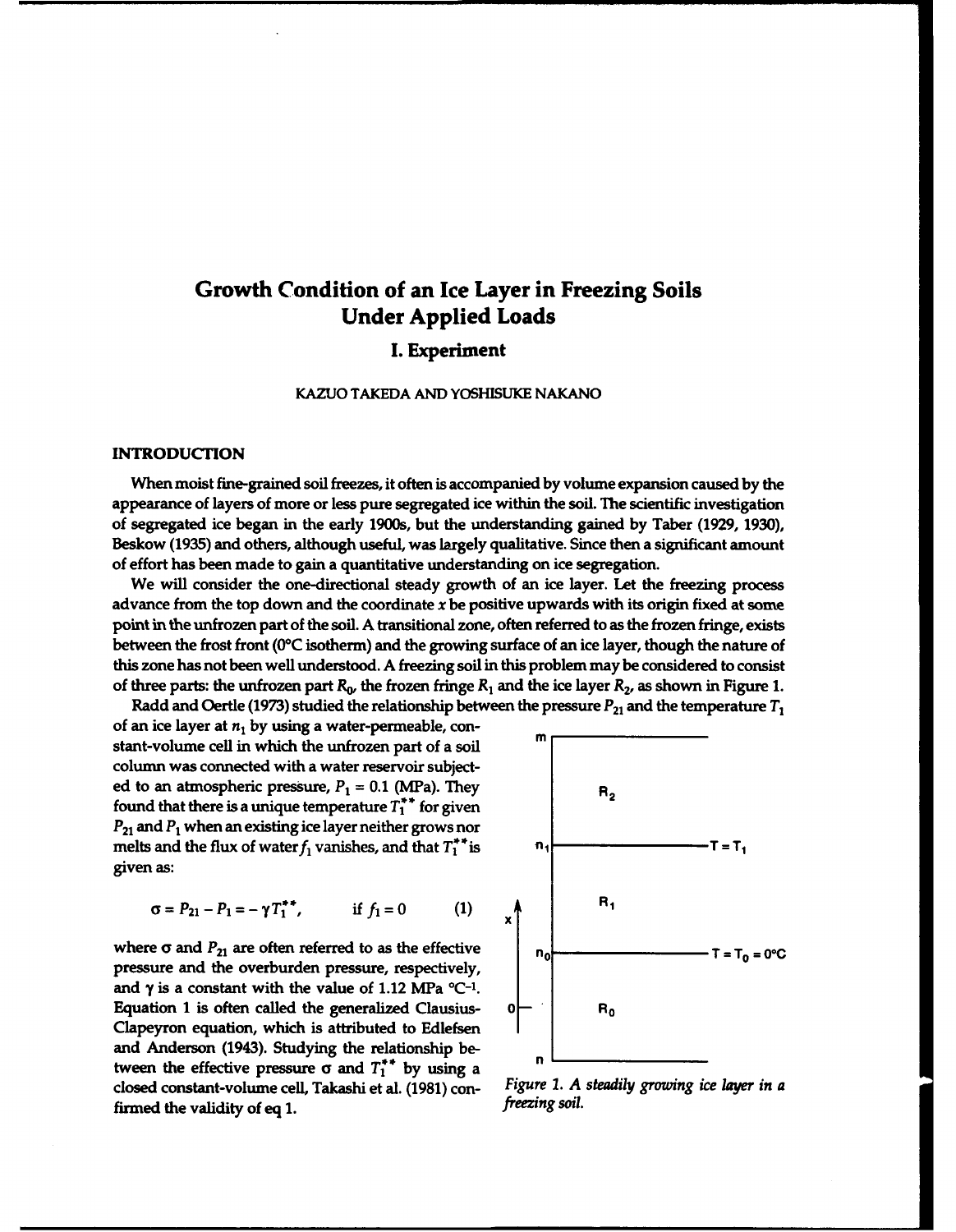Konrad and Morgenstern (1980, 1981, 1982) empirically found that the rate of water intake,  $f_{10}$ , at the formation of the final ice lens is proportional to the average temperature gradient  $(T)$ , in the frozen fringe when a soil sample freezes under different cold-side step temperatures but the same warm-side temperature under a.tmospheric conditions. This may be written as:

$$
f_{10} = -SP_0(T')_{\rm a} \tag{2}
$$

where a prime denotes differentiation with respect to x. The positive proportionality factor  $SP_0$  was found to be constant for a given soil and was termed the segregation potential. They also found empirically that  $SP_0$  depends on the pressure of water  $P_{10}$  at  $n_0$  and the applied pressure  $\sigma$ .

Studying the relationship between  $f_{10}$  and  $(T')_{\alpha}$  experimentally, Ishizaki and Nishio (1985) confirmed the validity of eq 2 at the formation of the final ice lens. They also found that  $f_{10}$  is a linear function of the temperature difference,  $\Delta T = T_1^*$  -  $T_1$ , during the stable growth period of the final ice lens, namely:

$$
\Delta T = a_0 + a_1 f_{10} \tag{3}
$$

$$
\Delta T = T_1^{**} - T_1 \tag{4}
$$

where  $a_0$  and  $a_1$  are constants. Nakano and Takeda (1991) confirmed empirically the validity of eq 3 when  $\sigma = 0$ .

We studied mathematically and experimentally the steady growth condition of an ice layer under negligible applied pressure in three earlier reports in this series (Nakano 1990, Takeda and Nakano 1990, Nakano and Takeda 1991). We have shown that for a given hydraulic condition the steady growth condition is determined by the absolute value of the temperature gradient  $\alpha_0$  at  $n_0$  and the limiting value of the temperature gradient  $\alpha_1$  in  $R_2$  defined as:

$$
\alpha_1 = -\lim_{\substack{x \to n_1 \\ x \text{ in } \mathcal{R}}} T'(x). \tag{5}
$$

The steady growth condition is presented in the diagram of temperature gradients as shown in Figure 2. The steady growth occurs in the region  $R_s$  bounded by  $R_s^*$  and  $R_s^*$ . The boundary  $R_s^*$  is a straight line given as

$$
\alpha_0 = (k_1 / k_0) \, \alpha_1 \tag{6}
$$

where  $k_1$  and  $k_0$  are the thermal conductivities of  $R_m$  $R_2$  and  $R_0$ , respectively. We will refer to the region as  $R_m$  where  $\alpha_0 > (k_1 / k_0) \alpha_1$ ,  $f_{10} < 0$  and an ice layer is melting. It should be mentioned that  $\alpha_0$ an existing ice layer neither grows nor melts,  $f_{10}$ vanishes and eq 1 holds true on  $R_s^{**}$ .

The boundary  $R_s^*$  is approximately a straight line given as:

$$
\alpha_0 = S_0 \alpha_1 \quad k_1 k_0^{-1} > S_0 > 0 \tag{7}
$$

where  $S_0$  is a constant that depends on only the properties of a given soil if  $\alpha_0$  > 2.0 (°C cm<sup>-1</sup>). The steady growth of an ice layer does not occur in  $\alpha_1$ the region  $R_u$  where  $\alpha_0 < S_0 \alpha_1$ . Figure 2. Temperature gradients  $\alpha_1$  and  $\alpha_0$ .

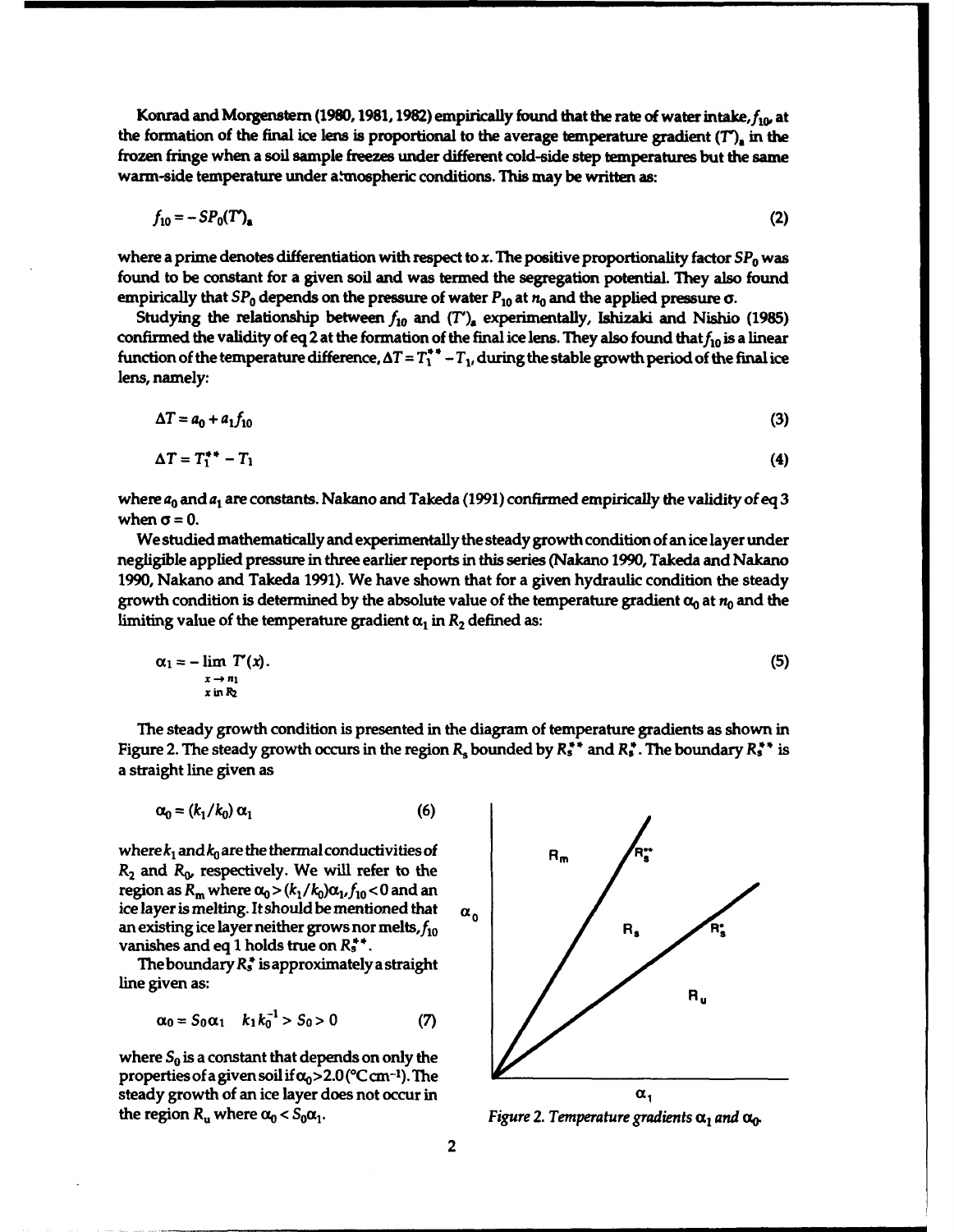We introduced a model  $M_1$  (Nakano 1990) of a frozen fringe where ice may exist but does not grow, and the mass flux of water  $f_1 (= f_{10})$  is given as

$$
f_1 = -K_1 \frac{\partial P_1}{\partial x} - K_2 \frac{\partial T}{\partial x}
$$
 for  $x$  in  $R_1$  (8a)

$$
K_2/K_1 \to \gamma \qquad \text{as } f_1 \to 0 \tag{8b}
$$

$$
\lim_{\substack{x \to n_1 \\ x \text{ in } R_1}} P_1(x) = P_2(n_1) = P_{21}
$$
\n(8c)

where  $K_1$  and  $K_2$  are properties of a given soil that generally depend on T and the composition of the soil.

In the three earlier reports in this series we showed that *M,* is consistent with eq 1 (Nakano 1990), eq 3 and 7 under **a** = 0 (Nakano and Takeda 1991). We also showed (Nakano and Takeda 1991) that the boundary  $R_s^*$  under  $\sigma = 0$  is given as:

$$
\alpha_0 = k_1 (k_0 + Lb K_{21}^*)^{-1} \alpha_1
$$
 (9)

where L is the latent heat of fusion of water, **b** is a function of the thickness 8 of R, defined by eq 73c and 73e in Nakano (1990), and  $K_{21}$  is the limiting value of  $K_2$  as x approaches  $n_1$  while x is in  $R_1$ . An asterisk denotes that  $K_{21}^*$  is the value of  $K_{21}$  when a point ( $\alpha_1,\alpha_0$ ) is on  $R_s^*$  in the diagram of temperature gradients.

This is the first of a two-part presentation on the effects of applied pressure on the steady growth condition of an ice layer. The objective of this work is to show empirically how the applied pressure affects the steady growth condition of an ice layer. In the following work we will show that the model  $M_1$  is consistent with experimental data presented in this work. Moreover, we will show that  $M_1$  is consistent with the reported empirical relationships, such as eq 2 and 3, under applied pressure.

#### EXPERIMENT

The same test apparatus used in the previous study (Takeda and Nakano 1990) was combined with a loading device that imposed a specified effective pressure **a** on a test specimen as shown in Figure 3a. Since the weight of this loading device is balanced by the counterweight, only a specified and constant pressure  $\sigma$  is applied on the moving top surface of the specimen, provided that the friction of the suspending wire for the counterweight is negligibly small. However, the friction of the wire is not negligible when **a** is small. Therefore, a weight was applied directly on the top of the specimen when  $\sigma$  was less than 50 kPa. Figure 3b is a photograph of the test apparatus.

A schematic drawing of the test cell is shown in Figure 3c. The test cell used in this study is essentially the same as that used in Takeda and Nakano (1990) except for minor modifications described below. In order to improve the accuracy of temperature measurements, one more thermocouple was added at  $x = -1.0$  cm in the center of the unfrozen part of the specimen where a one-dimensional coordinate x is introduced with its origin at the level of the water reservoir, as shown in Figure 3a. Hence, four thermocouples were placed at  $x = 0.0$ , -0.5, -1.0 and -1.8 cm in the center of the specimen and four thermocouples at  $x = 0.0$ , 0.5, 1.0 and 1.8 cm along the inside wall of the sample holder. In order to suppress the heat transport through the loading arm, a plastic disk was placed on the top of an aluminum disk. The diameter of these two disks was slightly less than the inner diameter of the test cell so that the disks smoothly slided upward during the test.

In Figure 3a only one soil specimen is shown. However, in all freezing tests two duplicated soil specimens were tested simultaneously under the same condition to confirm the reproducibility of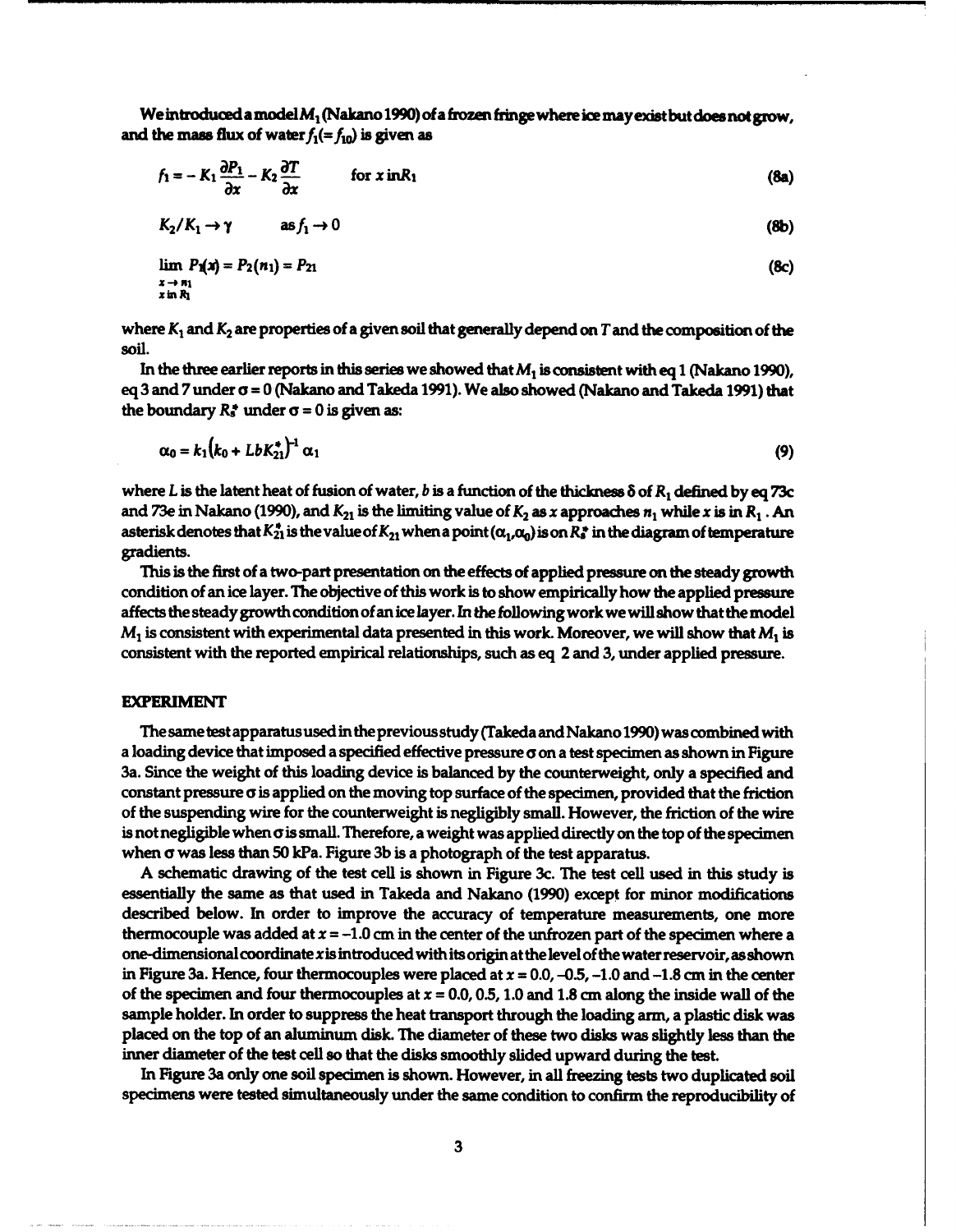

- *a. Schematic of test apparatus.*
- 1. Soil specimen.
- 2. Load.
- **3.** Loading arm.
- 
- 5. Offset bar.
- 6. Upper load-guide bar.
- **7.** Lower load-guide bar. **8.** Water reservoir.
- **9.** counterweight.



### b. Test apparatus.

Load



*Figure 3. Test apparatus and test cell.*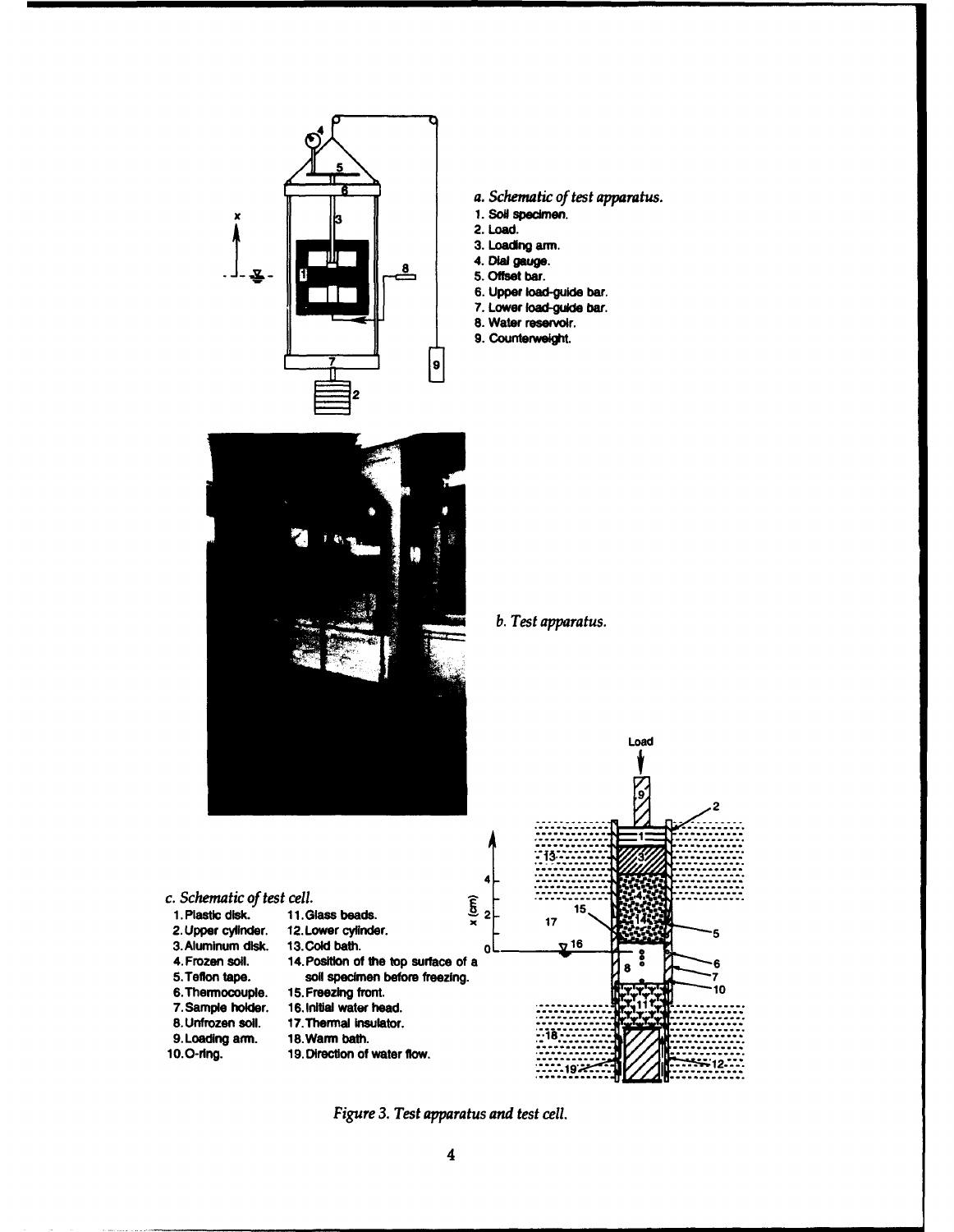

*a kPa) of Kanto loam.*

test results. Kanto loam was used as a soil specimen. The properties of this soil were described in the previous paper (Takeda and Nakano 1990). A sample soil was mixed with water to make a de-aired slurry. The slurry was placed in a sample holder and was consolidated in steps to a final pressure 400 kPa in 10 days. Then the consolidated specimen was kept under a given test pressure  $\sigma$  ( $\leq$  390 kPa) for more than 48 hours to become equilibrated.

The data on the relationship between the void ratio  $e$  and the applied pressure  $\sigma$  in the rebound process are presented in Figure 4. From the data we find that the variation of  $e$  in the whole range of cy **<** 400 kPa amounts to 2% at most. Although the variation of *e* itself is negligibly small, some of physical properties such as the hydraulic conductivity may be affected significantly by such a small variation. We will further discuss the effects of *e* in the following report.

The temperature  $T_c$  of the cold bath and the temperature  $T_w$  of the warm bath were kept constant at specified values for more than 12 hours so that the temperature profile in the specimen would reach a thermal equilibrium. The specified values of  $T_c$  were between 0°C and -2°C. The freezing test began with the ice nucleation induced by putting a very small piece of ice on the top surface of the specimen.

At the beginning of the test the freezing front  $n_1$  rapidly penetrated into the specimen. By changing the temperatures  $T_c$  and/or  $T_w$  in steps, we could stop the freezing front  $n_1$  in a specified region, 0 *<* x **<** 1.0 cm. We let an ice layer grow in the specified region for two reasons. First, one of four thermocouples for measuring temperatures in the unfrozen part of the specimen was located at  $x =$ 0.0 cm. Secondly, the hydraulic condition in our tests was specified by the distance  $\delta_0$  between  $n_0$  and  $n$ , where  $n$  is defined as the interface between the glass beads and the specimen and the pressure of water was kept at the atmospheric pressure. Therefore, it was important to conduct all tests under nearly the same hydraulic conditions. Since *n1* was intentionally positioned in the region specified above, the measurements of temperature in  $R_2$  were made by the thermocouples along the inside wall of the sample holder. Although the differences between the measured temperature at the center of the specimen and that along the inside wall at  $x = 0.0$  cm were found to be quite small, the temperature measurements in  $R_0$  were more accurate than those in  $R_2$  because the temperature at the center was closer to the average temperature over the cross section of the specimen.

As soon as the freezing front stopped and the thermal field in the specimen attained a steady condition, an ice layer emerged (initiation of ice segregation). From the measured temperature profle we calculated a pair of variables  $(\alpha_t^*, \alpha_u^*)$  where the asterisks denote the values of a pair  $(\alpha_t, \alpha_u)$  at the initiation of ice segregation. As we will show below, the measured temperature profiles in  $R_0$  (or  $R_2$ ) were nearly linear when the steady growth of an ice layer took place. The value of  $\alpha_{\rm u}$  (or  $\alpha_{\rm f}$ ) was calculated for the most part from the measured temperatures at the two points nearest to  $n_0$  (or  $n_1$ ) in  $R_0$  (or  $R_2$ ).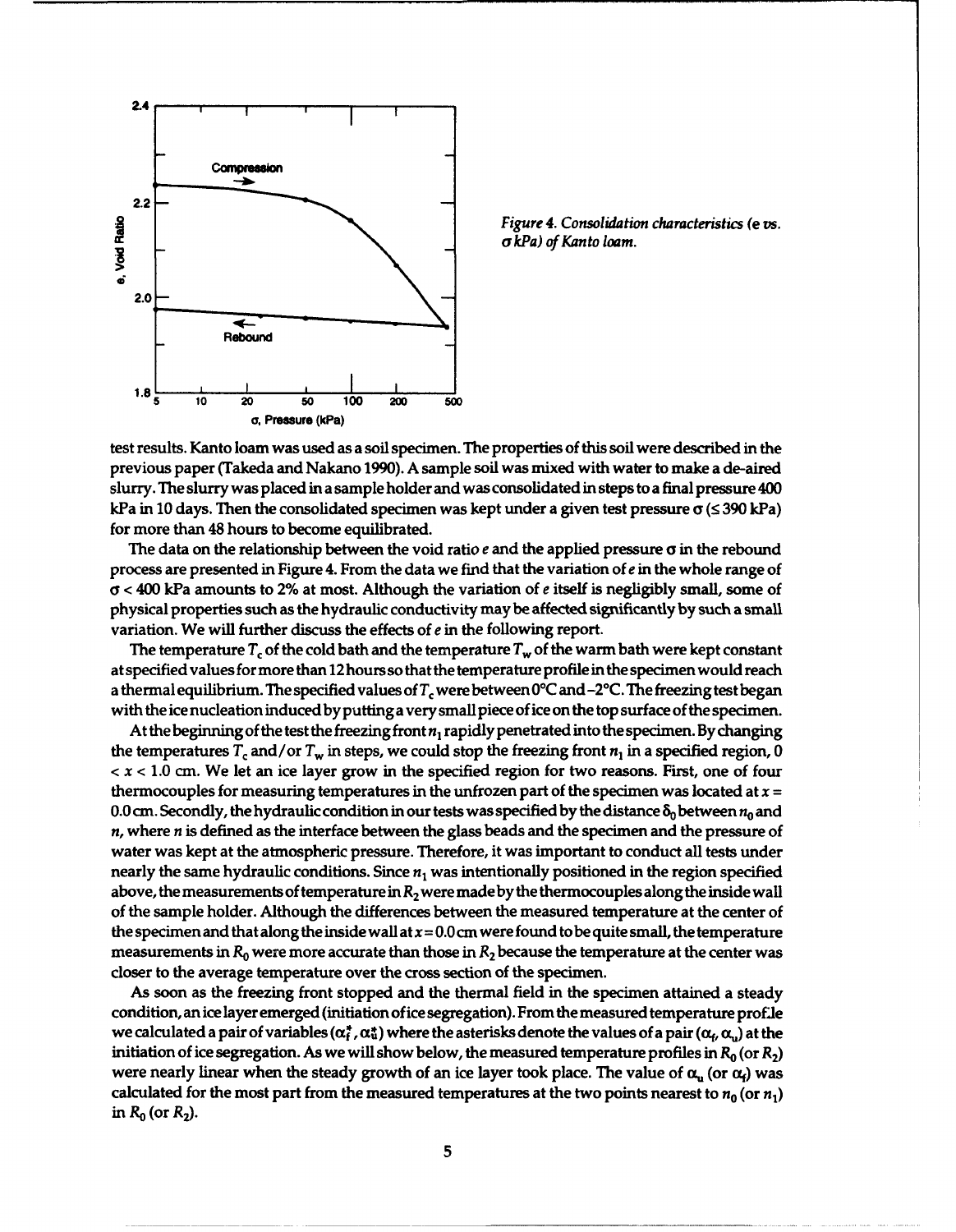As discussed in Nakano and Takeda (1991), Table 1. Test conditions. the amount of heat transported by convection is much less than that transported by conduction in our experiments and, as the result, the temperature profiles in  $R_0$  (or  $R_2$ ) become nearly linear. After obtaining the first pair, we changed  $T_c$  and/or  $T_w$  such that the freezing frontmoved a little and anewice layeremerged 97.5 2 -1.4 to **-16.2** 3.0 to **28.2** <sup>9</sup> at a new site slightly below the previous site. Repeating the same procedure, we obtained

| σ<br>(kPa) | No. of<br>runs | Т,<br>(°C)        | т.,<br>(C)  | No. of pairs<br>$(\alpha_t^*, \alpha_0^*)$ |
|------------|----------------|-------------------|-------------|--------------------------------------------|
| 0.0        | 14             | $-6.1$ to $-20.0$ | 5.3 to 19.6 | 14                                         |
| 8.1        | 4              | $-3.3$ to $-14.9$ | 3.0 to 15.1 | 5                                          |
| 16.2       | 3              | $-1.6$ to $-14.3$ | 1.6 to 14.0 | 8                                          |
| 48.7       | 3              | $-1.3$ to $-13.5$ | 1.6 to 13.0 | 6                                          |
| 97.5       | $\mathbf{2}$   | $-1.4$ to $-16.2$ | 3.0 to 28.2 | 9                                          |
| 195        | 2              | $-1.3$ to $-17.1$ | 2.0 to 32.2 | 9                                          |
| 390        | $\mathbf{2}$   | $-2.8$ to $-18.6$ | 5.0 to 35.8 | 6                                          |

several pairs of  $(\alpha_i^*, \alpha_u^*)$  in the specified region described above. A series of tests were conducted under various applied pressures. The test conditions of all tests are summarized in Table 1.

#### TEST RESULTS

Several variables were measured during the test. The temperature at the location of each thermocouple was measured at least twice every hour, while the amount of heave h and the location of the  $_{20}$ freezing front  $n_1$  were measured at least  $T_w$ once every hour. The amount of water or<br>taken away from the reception was meataken away from the reservoir was measured at suitable intervals, depending **0** upon the amount. The accuracy of these measurements was described in the previous study (Takeda and Nakano 1990).

We will show the behavior of measured variables with time by using the  $-20\frac{1}{50}$  set of data obtained under the applied t pressure of 195 kPa as an example. The applied pressure of 195 kPa as an example. The records of  $T_c$  and  $T_w$  are shown in Figure 5a. Since  $T_c$  and  $T_w$  were changed stepwise, the records look like a step function. Despite the stepwise change of T, and  $T_w$ , all other measured variables described above changed more or less continuously with respect to time. The amount of heave h and the position of  $n_1$ are plotted vs. time in Figure **5b.**

The rate of heave  $r$  was calculated  $q$ from the measured  $h(t)$  as the average  $2$ over a finite time interval, while the rate  $n_1$ <br>of water intake  $f_{10}$  was calculated from finite time interval. The calculated values of r and  $f_{10}$  are plotted vs. time in Fig- *b. Measured h cm and*  $n_1$  *cm vs. thours with*  $\sigma = 195$  kPa. ure 5c where each horizontal line is the



a. Temperatures  $T_c \mathcal{C}$  and  $T_w \mathcal{C}$  vs. thours with  $\sigma = 195$  kPa.



average over the time interval corre- *Figure 5. Measured variables vs.* time for o **=** *195 kPa.*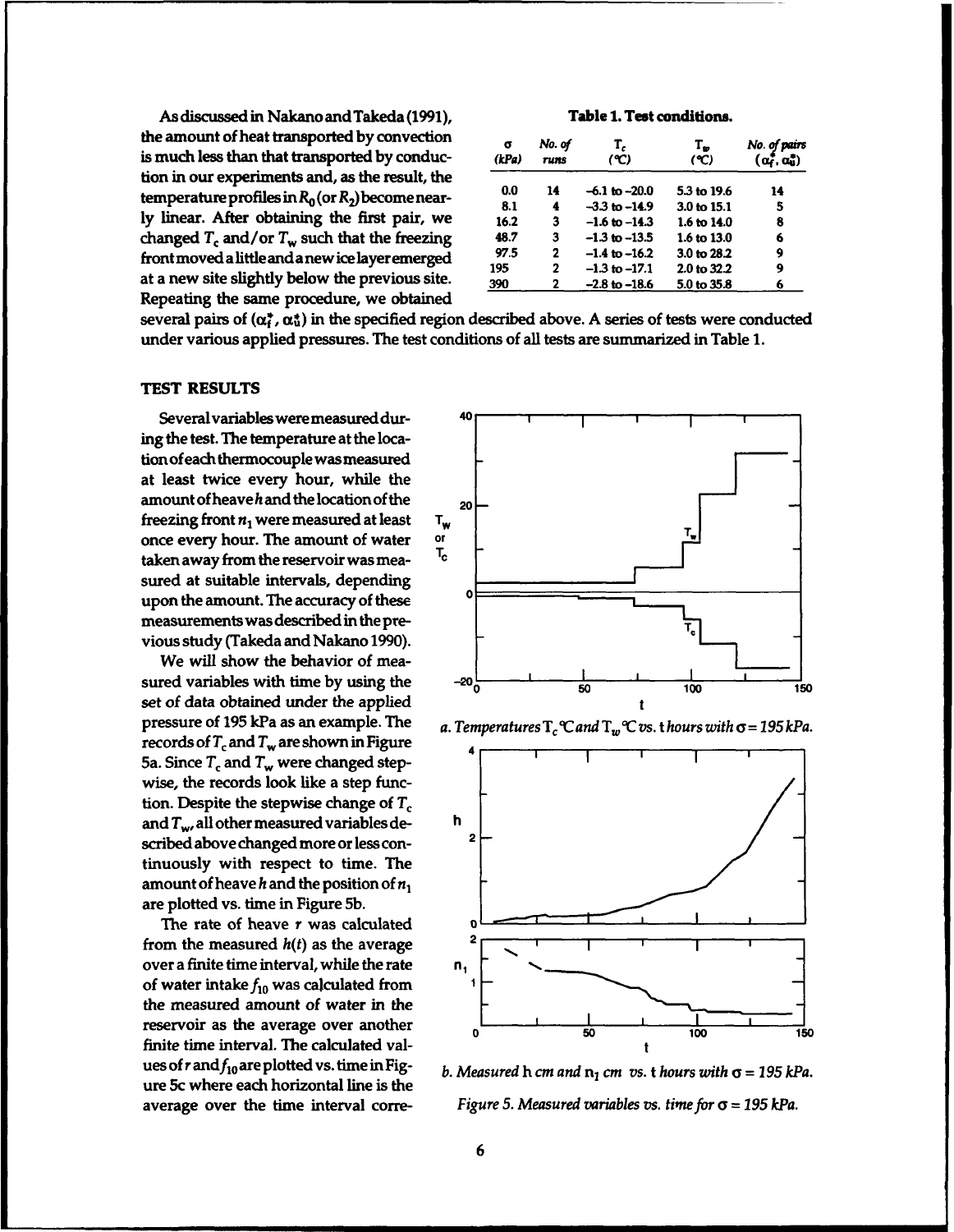

t *c. Calculated values (cm s-1) ofrand flovs. t hours((;= 195 d.* Calculated values *(MC cm-I)Qofxf and* auvs. t *kPa). hours (k* **=** *195 kPa).*



*e. Measured temperature profiles*  $T(x)$ <sup> $\mathcal{C}$  *in the specimen at*  $t =$ </sup> *73.90, 96.45,104.43,119.85 and 144.75 hours (a* **=** *195 kPa).*

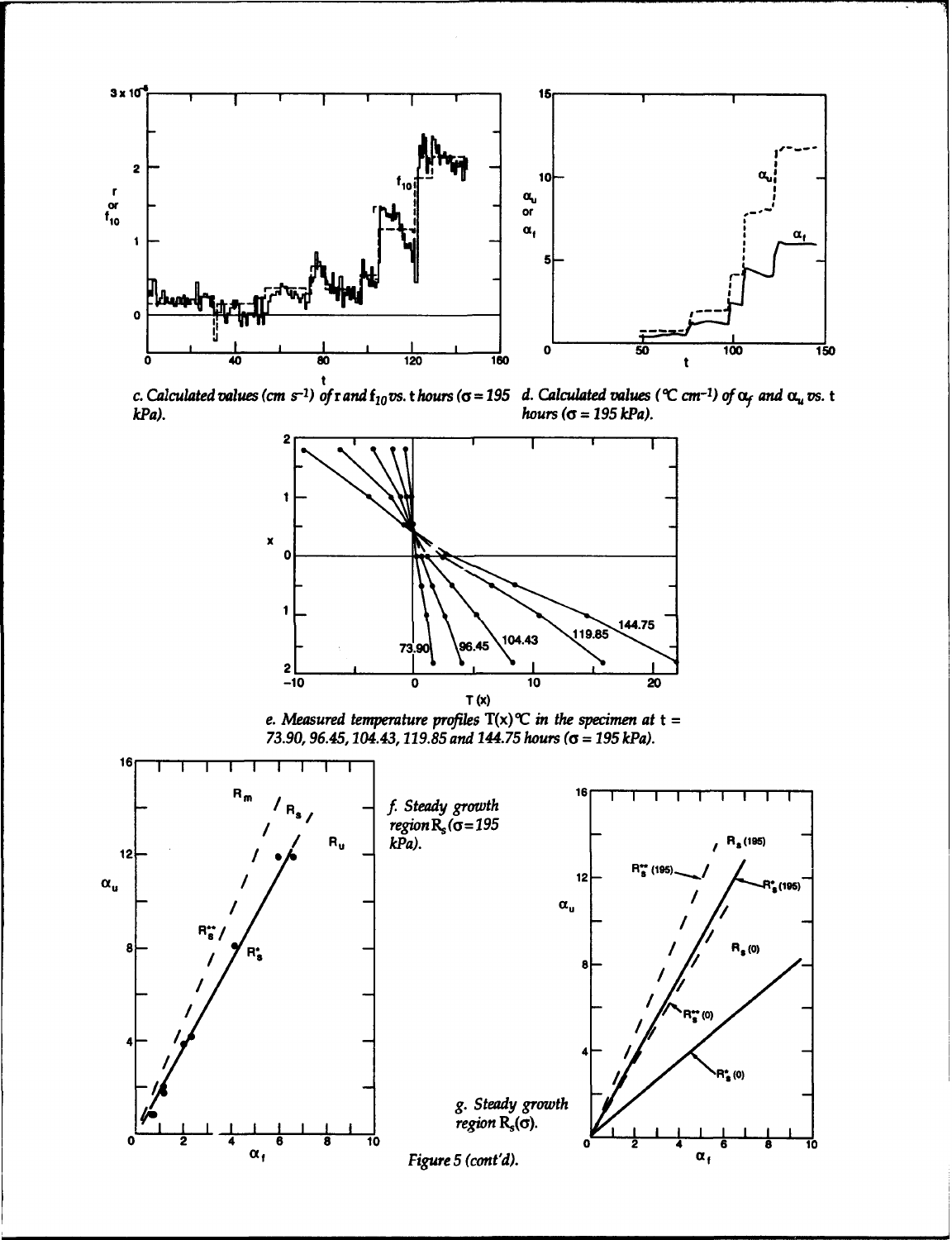sponding to the line length. Similarly, the calculated average values of  $\alpha_i$  and  $\alpha_u$  from the measured temperature profiles over certain variable intervals are plotted vs. t in Figure **5d.**

The measured temperature profiles in the specimen at 73.90,96.45,104.43,119.85 and 144.75 hours are presented in Figure 5e, where dark circles are data points and straight lines are drawn between two neighboring points. It is easy to see from Figure 5e that each solid line in the frozen or the unfrozen part of the specimen is nearly linear. This implies that the thermal field was nearly steady at each of those points of time when the initiation of ice segregation occurred and a pair of  $(\alpha_t^*, \alpha_u^*)$ were obtained.

At the beginning of this test,  $T_c$  and  $T_w$  were kept constant at  $-0.9^{\circ}C$  and 2.0°C, respectively. The freezing front  $n_1$  moved downward rapidly. At 48.3 hours  $T_c$  was decreased to  $-1.3$ °C so that the penetrating speed of  $n_1$  would be slowed while  $T_w$  was kept constant. At about 55.0 hours the speed of *n1* increased again and the rate of heave rbegan increasing to attain a maximum at 61.0 hours. After 61.0 hours *r* decreased and  $n_1$  gradually approached  $x = 0.85$  cm. At 71.4 hours a segregated ice layer without any visible soil particles emerged as soon as  $n_1$  ceased to move. At this time r became nearly constant and the values of  $\alpha_i$  and  $\alpha_u$  remained constant. Under such a steady condition, the ice layer kept growing while  $n_1$  remained still until 73.9 hours. We found these constant values of  $\alpha_f$  and  $\alpha_u$ to be  $\alpha_t^*$  and  $\alpha_u^*$ , respectively. In other words, a constant pair  $(\alpha_t^*, \alpha_u^*)$  was on  $R_s^*$ .

After obtaining the first pair  $(\alpha_t^*, \alpha_u^*)$ , we changed  $T_c$  and  $T_w$  in such a manner that  $n_1$  moved downward slightly and a new ice layer emerged at a new location slightly below the previous ice layer. Repeating the same procedure, we obtained several pairs of  $(\alpha_f^*, \alpha_u^*)$ . As shown in Figure 5d, it took a few hours for  $\alpha_f$  and  $\alpha_u$  to stabilize after  $T_c$  and/or  $T_w$  were changed stepwise. It is clear from Figures 5c and 5d tha,  $\dot{x}$ e values of r and  $f_{10}$  were sensitively affected by minor variations of  $\alpha_f$  and  $\alpha_{\rm u}$ . When r is quite small, accurate measurement of the rate of water intake over a short time interval was difficult. Therefore, the mass flux of water was usually calculated based on *r* under such a case.

From two tests under the condition of  $\sigma$  = 195 kPa, we obtained nine pairs of  $(\alpha_f^*, \alpha_u^*)$  that are plotted in the diagram of temperature gradients in Figure **5f.** As in the previous study (Takeda and Nakano 1990), we will seek a linear approximation to the relation between  $\alpha_f^*$  and  $\alpha_u^*$  given as:

$$
\alpha_{\mathfrak{u}}^* = S(\sigma) \alpha_{\mathfrak{f}}^* \tag{10}
$$

where the positive proportionality factor  $S$  is assumed to depend on only the applied pressure  $\sigma$ . Using the method of interval estimate (Fisz 1965), we have found from the data set that the value of S(195) is 1.856. The line  $R^*_s$ (195) passing through the data points in Figure 5f is given by eq 10 with  $\sigma$  = 195 kPa, which is a linear approximation to the boundary  $R_s^*$  that divides the steady growth region  $R_s$  and the region  $R_u$  where the steady growth of an ice layer does not occur.

The broken line  $R_s^{**}$  (195) in Figure 5f is given as:

$$
\alpha_u = [k_1(\sigma)/k_0] \alpha_f, \qquad \sigma = 195 \text{ kPa}. \tag{11}
$$

We found empirically that the thermal conductivity  $k_0$  of the unfrozen part of a specimen is hardly affected by the applied pressure σ. However, σ affects the thermal conductivity  $k_1$  of an ice layer to a degree that is minor but not negligible. The measured average densities  $d_2$  and conductivities  $k_1$  of ice layers under various  $\sigma$  values are presented in Table 2. It is easy to see that the values of  $d_2$ when  $\sigma > 0$  are greater than when  $\sigma = 0$ . The applied pressure evidently reduces the amount of space occupied by air in ice layers and, as a result, the values of  $k_1$ when  $\sigma > 0$  are also greater than when  $\sigma = 0$  as shown in  $\star k_0 = 9.20 \times 10^{-3}$  J/(cm s °C). Table 2.  $t E - N = 10^{-N}$ .

|  | Table 2. Summary of test results. |  |  |  |  |
|--|-----------------------------------|--|--|--|--|
|--|-----------------------------------|--|--|--|--|

| σ<br>(kPa) | $S(\sigma)$ | d,<br>$(g \, cm^{-3})$ | k,<br>J (cm s °C) <sup>-1</sup> | $k_1k_0^{-1}$ |
|------------|-------------|------------------------|---------------------------------|---------------|
| 0.0        | 0.871       | 0.860                  | 1.59E-2+                        | 1.73          |
| 8.1        | 1.078       | 0.898                  | $2.13E-2$                       | 2.31          |
| 16.2       | 1.554       | 0.895                  | 2.12E-2                         | 2.30          |
| 48.7       | 1.618       | 0.907                  | 2.19E-2                         | 2.38          |
| 97.5       | 1.817       | 0.906                  | 2.18E-2                         | 2.37          |
| 195        | 1.856       | 0.907                  | 2.19E-2                         | 2.38          |
| 390        | 1.985       | 0.904                  | 2.17E-2                         | 2.36          |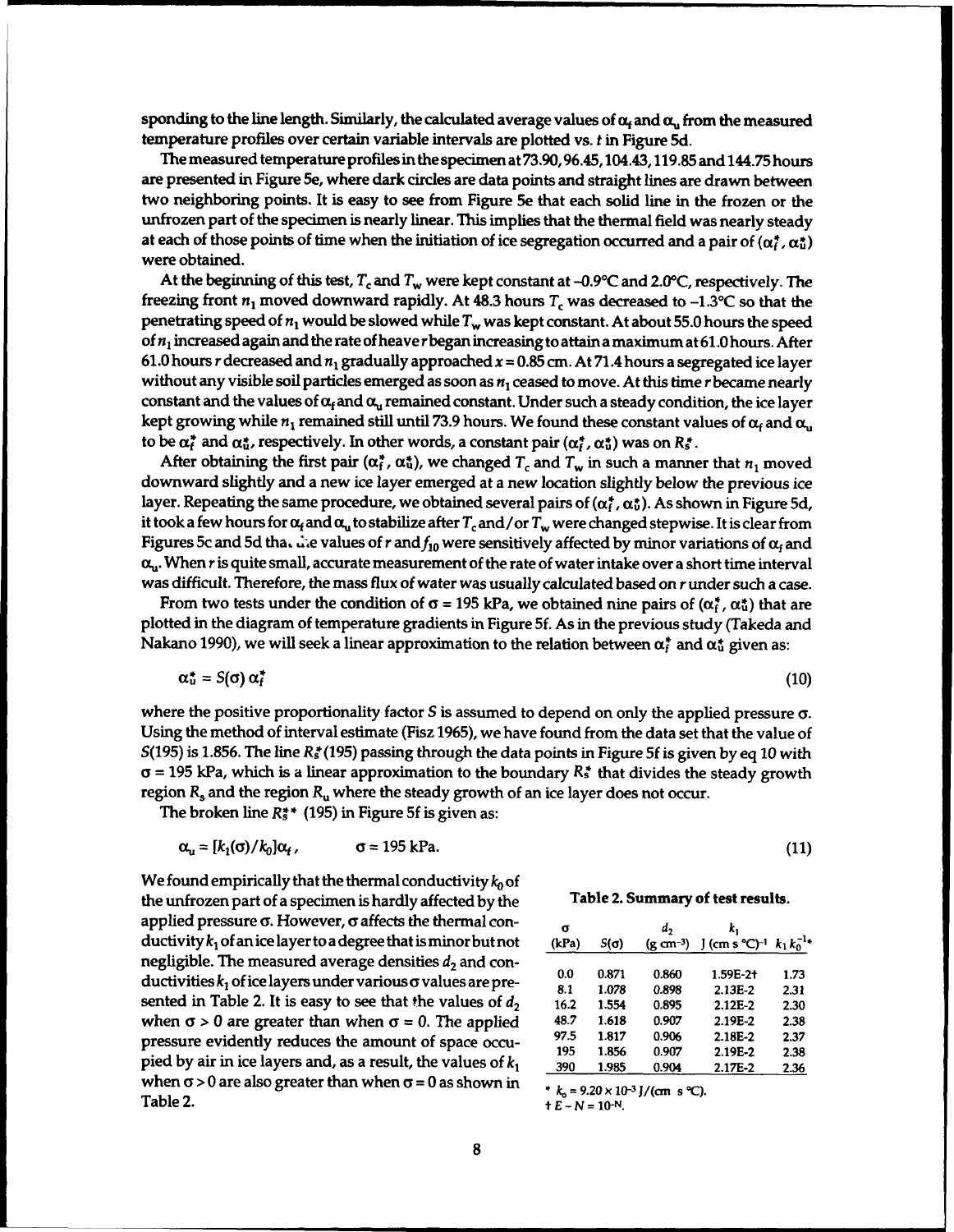

*Figure 6. Steady growth region R,.*

The values of  $(k_1/k_0)$  with  $\sigma$  = 195 kPa and  $\sigma$  = 0.0 kPa are 2.38 and 1.73, respectively, as given in Table 2. Because of this difference the broken line  $R_s^{**}$  (0) given by eq 11 with  $\sigma$  = 0.0 lies below the line  $R_3^*$ <sup>\*</sup> (195) as shown in Figure 5g. The steady growth region  $R_s(195)$  under  $\sigma$  = 195 kPa is the region bounded by R<sup>\*</sup> (195) and R<sup>\*</sup> (195) while that under  $\sigma$  = 0.0 kPa is the region bounded by R<sup>\*</sup> (0) and *R\*\** (0) in Figure 5g. It is dear from this figure that the applied pressure of 195 kPa significantly reduced the area of the steady growth region.

Using the same test procedure as described above for the case of  $\sigma$  = 195 kPa, we conducted a series of tests under various applied pressures to determine the region of steady growth  $R_s(\sigma)$  for a given  $\sigma$ . The results of these tests are presented in Figure 6a ( $\sigma$  = 8.12 kPa), 6b (16.2 kPa), 6c (48.7 kPa), 6d (97.5 kPa) and 6e (390 kPa): It is clear from Figures 5g and 6 that the region of steady growth  $R_s(\sigma)$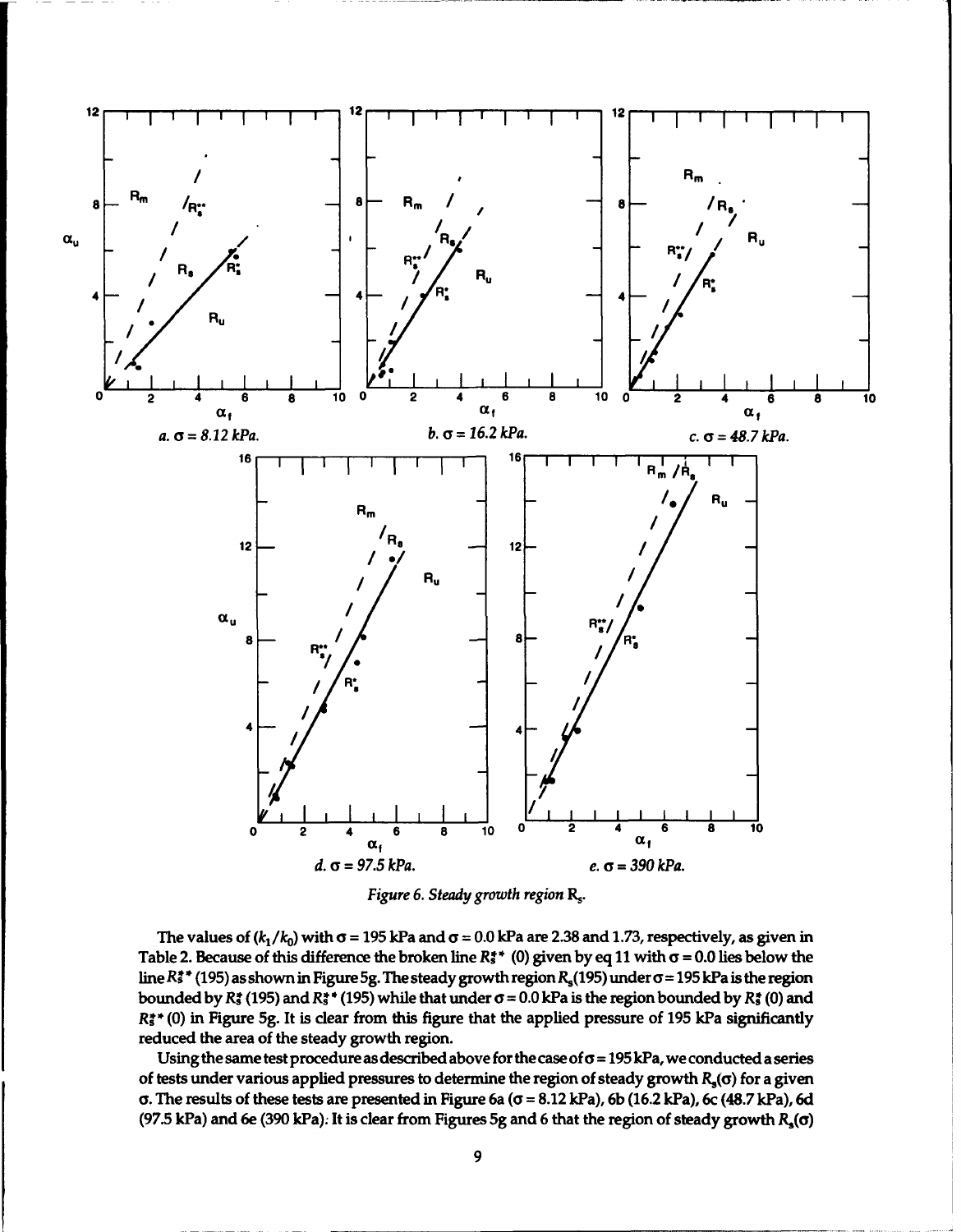tends to decrease with increasing **a.** The values of *S(a)* given in Table 2 are plotted vs. **ain** Figure 7. It is found from Figure 7 that the value of *S* increases sharply with increasingo when **ais** small and that the rate ofincrease slows down as **a** becomes greater. A curve in Figure 7 is one example of the approximate presentation of data s (0) points given as

$$
S(\sigma) = 0.280 \,\sigma^{0.243} + 0.856 \tag{12}
$$

where **a** is in kilopascals.

We have found empirically (Takeda and Nakano 1990) that there is the upper bound  $A_1$  (or  $A_0$ ) of  $\alpha_f$  (or  $\alpha_u$ ) **0 1200 200 200 400** beyond which an ice layer with cavities grows when  $\sigma$ is negligibly small and that the value of *A1* for Kanto *Figure 7. Values of* S(a) *vs. a (kPa).* loam is 8.8"C cm-<sup>1</sup> . The reason for such behavior was explained (Takeda andNakano 1990, Nakano and Take-



da 1991) as follows. The pressure  $P_{10}$  of water at  $n_0$  decreases with the increasing value of  $\alpha_f$  (or  $f_{10}$ ) until *P10* attains a value that corresponds to the air entry value of Kanto loam when an ice layer with cavities begins growing. The growth of an ice layer with cavities was not observed in all the tests under various applied pressures presented in this work. Consequently, we were unable to confirm the upper bound of  $\alpha_f$  in this work.

#### **CONCLUSIONS**

A series of freezing tests on Kanto loam were conducted under various overburden pressures to find the steady growth condition of a segregated ice layer. The steady growth condition was found to be determined by the absolute value of the temperature gradient of the unfrozen part of the soil  $\alpha_{\rm u}$  near the 0°C isotherm and that of the frozen part of the soil  $\alpha_{\rm f}$  near the warmest end of an ice layer under given hydraulic condition and applied effective pressure as follows:

$$
\alpha_{\mathbf{u}} = A\alpha_{\mathbf{f}}, \qquad k_1/k_0 > A > S(\sigma) \tag{13}
$$

where  $S(\sigma)$  is an increasing function of  $\sigma$ .

This is the first of a two-part presentation on the effects of applied pressure on the steady growth condition of an ice layer. In the following paper we will show that the model *M1* is consistent with experimental data presented in this work.

#### LITERATURE CITED

Beskow, G. (1935) Soil freezing and frost heaving with special attention to roads and railroads. *Swedish Geological Society Yearbook,* Series C, 26(3): 1-145.

Edlefsen, N.W. and A.B.C. Anderson (1943) Thermodynamics of soil moisture. Hilgardia, 15(2): 31- 298.

Fisz, M. (1965) *Probability Theory and Mathematical Statistics.* New York: John Wiley & Sons, p. 461. Ishizaki, T. and N. Nishio (1985) Experimental study of final ice lens growth in partially frozen saturated soil. In *Proceedings, 4th International Symposium on Ground Freezing, 5-7 August, Sapporo, Japan* (S. Kinoshita and M. Fukuda, Ed.). Rotterdam, Netherlands: A.A. Balkema, p. 71-78.

Konrad,J.M. and N.R. Morgenstern (1980) A mechanistic theory of ice lens formation in fine-grained soils. *Canadian Geotechnical Journal,* 17: 473-486.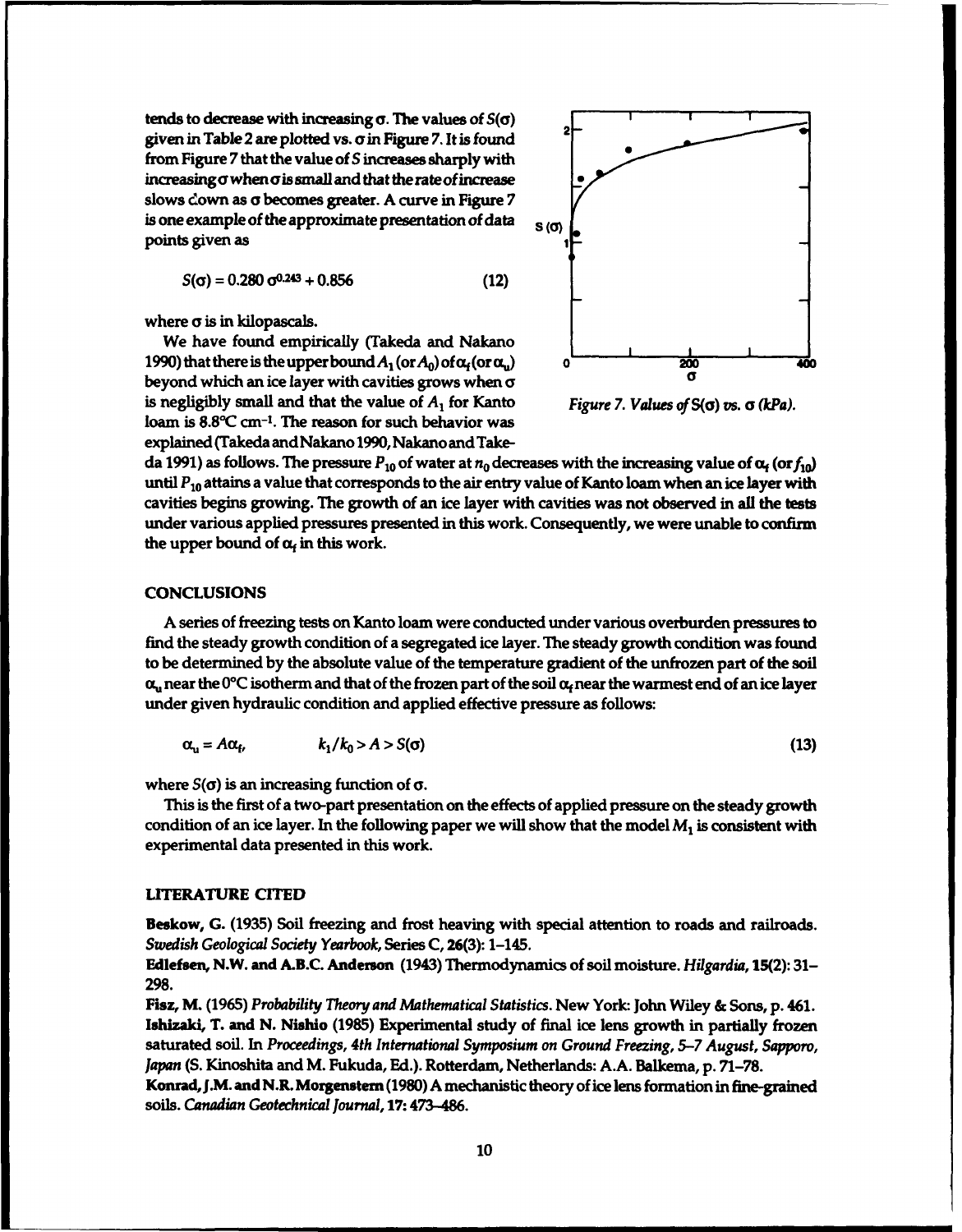**Konrad, JAM** and **N.L Morgenstern** (1981) The segregation potential of a freezing soil. *Canadian Geotechnical Journal,* **18:** 482-491.

**Konrad,** J.M. and **NJL Morgenstem** (1982) Effects of applied pressure on freezing soils. *Canadian Geotechnical Journal,* 19. 494-505.

Nakano, Y. (1990) Quasi-steady problems in freezing soils: I. Analysis on the steady growth of an ice layer. *Cold Regions Science and Technology,* 17(3): 207-226.

Nakano, Y. and K. Takeda (1991) Quasi-steady problems in freezing soils: **IHl.** Analysis on experimental data. Cold *Regions Science and Technology,* 19: 225-243.

Radd, F.J. and D.H. Oertle (1973) Experimental pressure studies of frost heave mechanism and the growth-fusion behavior of ice. In *Permafrost: The North American* Contribution to *the* 2nd International *Conference on Permafrost, Yakutsk, 13-28* July. Washington, D.C.: National Academy of Sciences, p. 377-384.

Taber, S. (1929) Frost heaving. Journal *of Geology,* **37(1):** 428-461.

Taber, S. (1930) The mechanics of frost heaving. Journal *of Geology,* 38: 303-317.

Takashi, T., T. Ohrai, H. Yamamoto and J. Okamoto (1981) Upper limit of heaving pressure derived by pore-water pressure measurements of partially frozen soil. *Engineering Geology,* 18: 245-257.

Takeda, K. and Y. Nakano (1990) Quasi-steady problems in freezing soils: H. Experiment on steady growth of an ice layer. Cold *Regions Science and Technology,* **18:** 225-247.